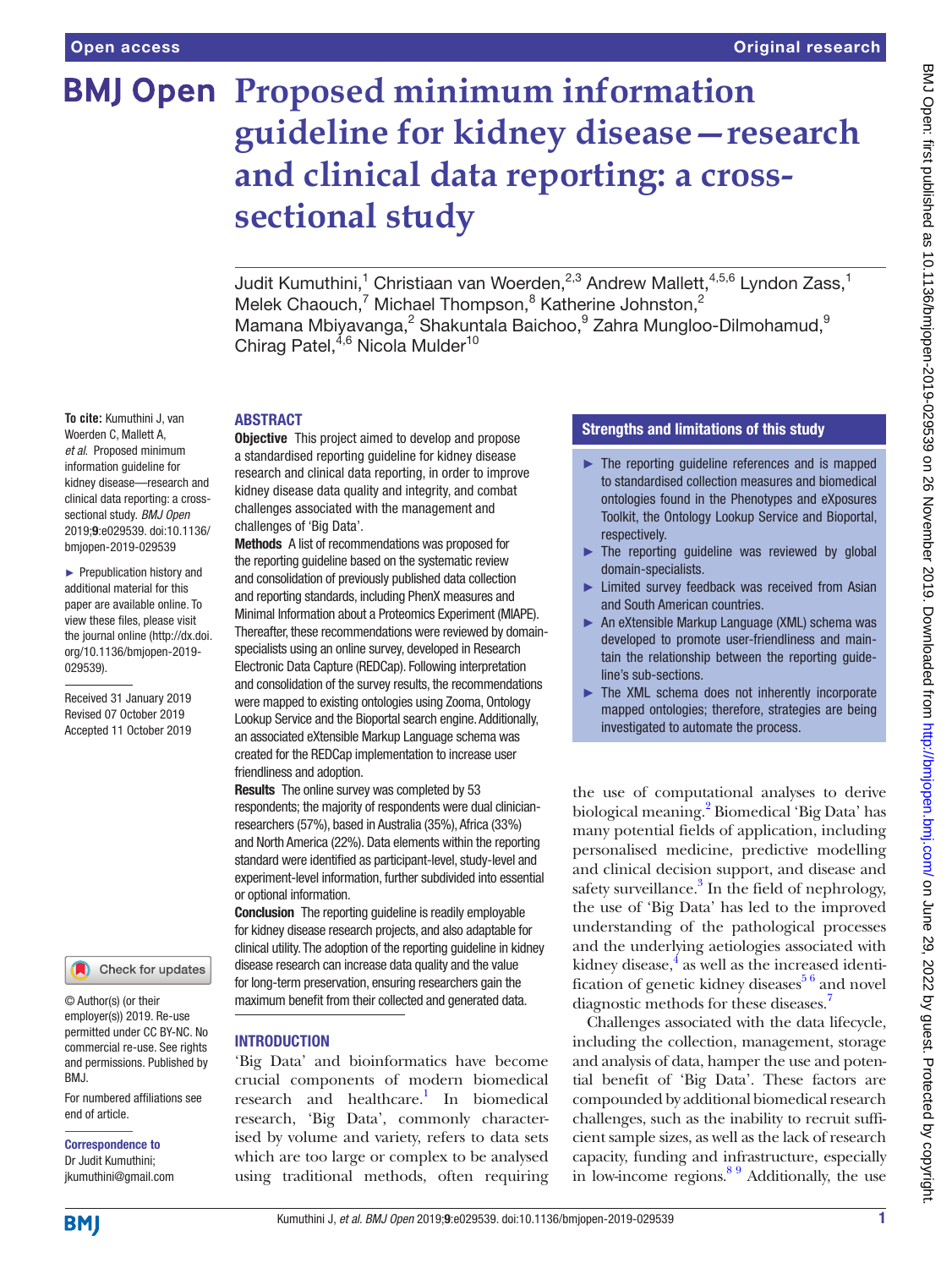of ill-defined ontologies, data dictionaries and data management plans, contribute to data incompatibility and prevents researchers from reaping the maximum benefit from their collected and generated data.<sup>10</sup>

Standardising clinical and research data collection, reporting, management or storage can combat these challenges, supporting the effective integration of 'Big Data' and bioinformatics in biomedical research, $\frac{11}{12}$  enhancing data compatibility, interoperability, reproducibility and reuse, $12$ and facilitating data sharing and collaboration. $11$  The use of biomedical reporting standards and ontologies facilitate data standardisation by promoting the use of or adherence to common terminology and (or) reporting criteria. $10^{13}$  To this end, several initiatives have been driving data standardisation efforts in biomedical research. The consensus measures for Phenotypes and eXposures (PhenX) Toolkit [\(www.phenx](www.phenxtoolkit.org)[toolkit.org\)](www.phenxtoolkit.org), has proposed phenotype collection tools for harmonised data collection, although some tools are limited in terms of applicability to low-resource settings.<sup>14</sup> Similar aims are being driven by FAIRsharing ([www.fairsharing.](www.fairsharing.org)  $\log$ ),  $\frac{15}{3}$  a dynamic standards database which aims to promote FAIR (findable, accessible, interoperable and reusable) prin $ciphers$ ,<sup>16</sup> and the Global Alliance for Genomics and Health ([www.ga4gh.org\)](www.ga4gh.org), a policy-framing and technical standardssetting organisation. Multiple kidney-associated ontologies which define known kidney diseases and assist routine data studies and case identification have previously been developed, including the chronic kidney disease ontology, $17$ as well as the renal subsections in the gene ontology, the human phenotype ontology<sup>18</sup> and the Systematized Nomenclature of Medicine-Clinical Terms[.19](#page-8-15) However, no reporting guideline has previously been constructed for kidney disease clinical and research data reporting.

The Human Heredity and Health in Africa's (H3Africa) Bioinformatics Network's (H3ABioNet, [www.h3abionet.](www.h3abionet.org) [org\)](www.h3abionet.org)[20 21](#page-8-16) Data & Standards work package aims to develop domain-specific data reporting standards and data dictionaries, applicable to the H3Africa consortium, in order to specifically address the data management concerns in lowresource and low-income regions, affected by global health concerns, but lacking capacity to address these concerns. By consolidating and harmonising several published ontologies, collection standards and reporting standards, and consulting domain-specialists through an open online survey, the project drew from the experience of previous standardisation initiatives and aimed to develop a multipurpose reporting guideline which focused on the reporting of both clinical and research data within the kidney disease field, entitled, 'The Minimum Information Required Guideline for Kidney Disease: Research and Clinical Data Reporting (Version 1.0)'.

#### **METHODS**

### Patient involvement

No patients or public were included in the methodology of the study. The survey employed in the study was strictly distributed to domain-specialists, hereafter defined.

#### Development of draft

Following the review of previously published literature and standards, several recommendations for the 'Minimum Information Required Guideline: Kidney Disease Research and Clinical Data Reporting' standards were proposed. The standards included were separated into two streams, the standards relevant to the collection of clinical data and those relevant to the reporting of research data. The standards relevant to clinical data collection included the H3Africa Standard Case Report Form ([www.h3abionet.org/data-standards/datastds\)](www.h3abionet.org/data-standards/datastds), the CKDO and various collection measures hosted on PhenX. The standards relevant to research data reporting included various experimental reporting guidelines hosted on FAIRsharing, such as MIAPE, MIDE, MIRAGE, MINSEQE, MIAME and more, from which common study-specific and experiment-specific elements were derived. Based on these recommendations, a reporting standard was drafted, which divided the proposed recommendations into three subsections; participant (patient), study-level and experiment-level information. The developed draft aimed to be both comprehensive and adaptable for both acquired and inherited kidney diseases, containing and querying elements specific to one or both types. Thereafter, recommendations (henceforth referred to as elements) were manually defined using ontologies found through the BioPortal search engine, $\frac{2}{3}$ the Ontology Lookup Service at the European Bioinformatics Institute $^{23}$  $^{23}$  $^{23}$  and the Zooma annotation tool.

# Online survey

To remove any existing reporting inconsistencies, domainspecialists, consisting of kidney disease researchers and clinicians, were consulted to review the proposed elements using an online survey. Domain-specialists were defined as both clinicians and researchers that have been involved in kidney disease research for at least a year, as part of an existing collaborative kidney disease research group or network (including the H3Africa Kidney Disease Research Network, the Australian KidGen Collaborative and Renal Genetics Flagships, Kidney Research UK and The Renal Network) and contacted via email. Domain-specialists were asked to evaluate, harmonise and consolidate the proposed elements, as well as identify which elements represented essential (E) or optional (O) information, and propose additional elements. Elements were classified as either E or O based on the E% percentage of E votes received. This percentage was calculated by dividing the total number of E votes by the number of votes made for a given element. Elements with lower than 50% were classified as O, while elements higher than 70% were classified as E, and elements within the 50–70 E% were classified with discretion based on correlations with the previously developed reporting guidelines and standard collection measures. Additional suggestions, not included in the draft, made by respondents were similarly classified.

Because the survey was constructed to be open, no limitations were set with regard to the number of participants,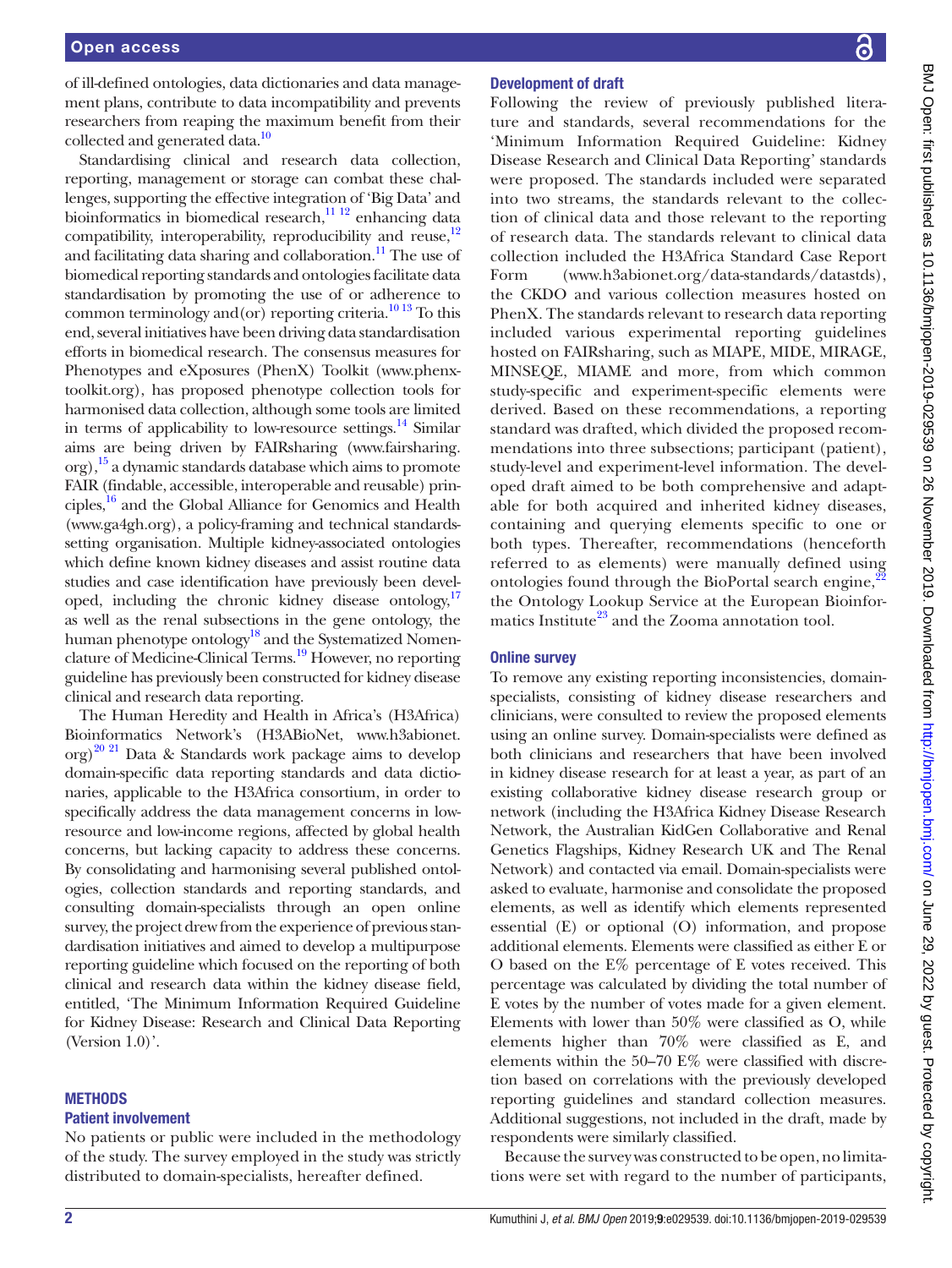and respondents were encouraged to distribute the survey within their own networks. The online survey was developed, and study data were collected and managed using Research Electronic Data Capture (REDCap), $^{24}$  hosted at The Centre for Proteomic and Genomic Research. The online survey consisted of 4 sections and 77 fields [\(online](https://dx.doi.org/10.1136/bmjopen-2019-029539) [supplementary file 1\)](https://dx.doi.org/10.1136/bmjopen-2019-029539). REDCap was employed for security and maintenance purposes.

## Development of eXtensible Markup Language

To supplement usability and user-friendliness, an associated eXtensible Markup Language (XML) schema was designed to carry all the data and metadata within the reporting guideline and allow data exchange between dissimilar systems. The XML schema defines the rules of validation for each element, as well as the datatype, atomic units and validation rules for each element, to ensure reporting correctness. Additionally, due to its user-friendliness and availability to research institutions worldwide, the XML schema was designed for implementation in REDCap.

# **RESULTS**

The online survey was completed by 53 international domain specialists. Of these respondents, 29% were working as clinicians, 14% were working as researchers and 57% were working as dual clinician-researchers. The majority of respondents had between 10 and 20years' experience in the field (41%), while 37% of respondents had more than 20 years' experience in the field, 13% had more than 5 years' experience' in the field and 9% had less than 5 years' experience in the field. The majority of respondents were based in Australia (35%), followed by Africa (33%), North America (22%), Europe (9%) and Asia (2%). The raw survey results can be found in [online](https://dx.doi.org/10.1136/bmjopen-2019-029539) [supplementary file 2.](https://dx.doi.org/10.1136/bmjopen-2019-029539) Figures [1 and 2](#page-2-0) illustrate the survey response to the proposed elements. Furthermore, respondents also proposed additional elements which shaped the final structure of the reporting guideline, including, but not limited to, congenital conditions, histopathology, language, physical activity and more.

The Minimum Information Required Guideline: Kidney Disease Research and Clinical Data Reporting is summarised in [table](#page-3-0) 1.

The quintessential information reported using the standard can be separated into three fields; participant-level, study-level and experiment-level information. The standard further divides elements into essential and optional information. Optional elements refer to information which is not necessary for the interoperation of studies within the same field but useful for integrating studies from varying disease fields. Participant-level information contains 13 subsections of varying essential and optional elements, including demographics, lifestyle factors, anthropometrics, blood pressure, adverse drug reactions, Urine-Related Test Index, kidney disease history, samplespecific information, kidney disease-related information, prescribed medication, non-prescribed medication



<span id="page-2-0"></span>Figure 1 Survey response to proposed participant-level **information** 

and therapy. Study-level information includes various elements which describe the details of a given study, including essential elements such as study ID, research institute and study design, and optional elements such as study duration, study start date and Pubmed unique identifier. Finally, experiment-level information includes various elements which describe the various experiments within a given study, including essential elements such as biospecimen type, instrumentation employed, sample management protocol, quality control protocol and



Figure 2 Survey response to proposed study- and experiment-level information.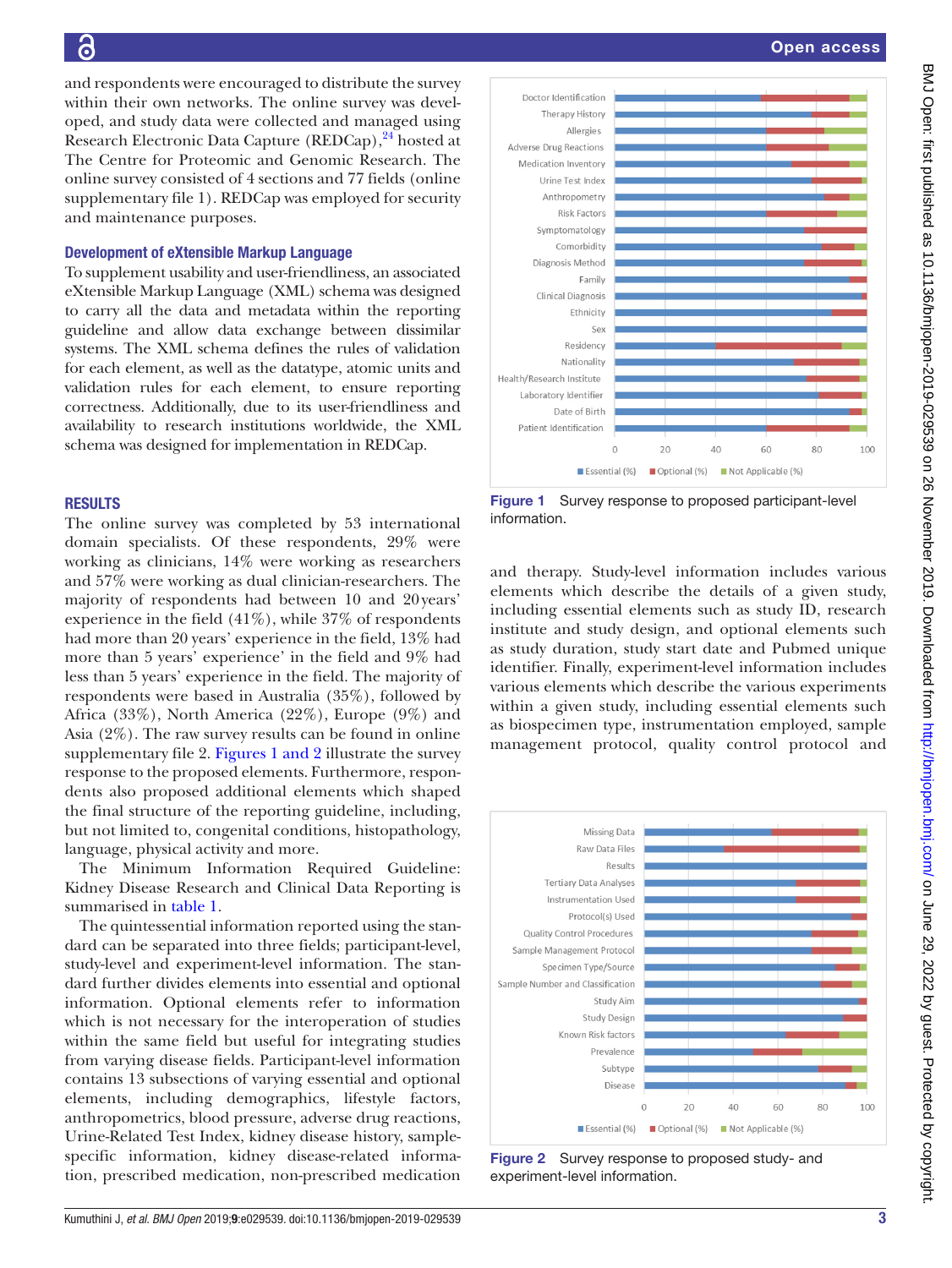෬

<span id="page-3-0"></span>

| The average energy expended per physical activity. Light exercise is 20-60 min and elevates heart rate<br>brisk walking); strenuous exercise elevates heart rate to over 60% of maximum heart rate (eg. jogging,<br>to 35%-60% of maximum heart rate (eg, housework, gardening, slow walking); moderate exercise is<br>20–60 min and elevates heart rate to 35%-60% of maximum heart rate (eg, basketball, single tennis,<br>A description of an individual's current and past experience with alcoholic beverage consumption.<br>Record of whether the participant has ever used any tobacco product during his or her entire life.<br>The number of occurrences of alcoholic beverage consumption per unit time (past 30 days).<br>The primary systematic means of communication used in the participant's household.<br>Record of whether the participant has ever used a drug during his or her entire life.<br>A record of the quantity of alcohol consumption (in standard drinks) (past 30 days)<br>Participant's background regarding high blood pressure or hypertension.<br>A record of the participant's type of drug use within the past 30 days.<br>The number of occurrences of physical activity per unit time (7 days).<br>The number of occurrences of drug use per unit time (past 30 days).<br>The country in which the participant's biological mother was born.<br>The country in which the participant's biological father was born.<br>Membership to social group based on a common heritage.<br>The age of initiation of alcoholic beverage consumption.<br>The average time spent per physical activity (in min).<br>The calendar date on which a participant was born.<br>The tribe which the participant is affiliated to.<br>The country that the participant was born in.<br>The country that the participant resides in.<br>The classification of the participant's sex<br>The age of initiation of tobacco use.<br>The age of initiation of drug use.<br>swimming, bicycling).<br>Definition<br>Importance<br>$\circ$<br>$\circ$<br>$\sqcup$<br>$\sqcup$<br>ш<br>$\circ$<br>$\circ$<br>ш<br>ш<br>Ш<br>ய<br>ш<br>ш<br>ш<br>lood pressure or<br>blood pressure?<br>for this?<br>Has a healthcare worker ever said that you have high b<br>If yes, then at what age did you begin taking medicine<br>Have you ever taken medication for hypertension/high<br>FOR WOMEN ONLY: Was this during pregnancy?<br>If yes, then at what age were you first told this?<br>Self-reported race/ethnicity<br>Mother's country of birth<br>Father's country of birth<br>History of hypertension<br>Recreational drug use<br>Country of residence<br>Lifetime frequency<br>30-day frequency<br>30-day frequency<br>7-day frequency<br>Native language(s)<br>Age of Initiation<br>Age of initiation<br>Age of initiation<br>30-day quantity<br>hypertension?<br>Physical activity<br>Country of birth<br>Tribal affiliation<br>Lifetime use<br>Lifetime use<br>Lifetime use<br>30-day type<br>Tobacco use<br>Date of birth<br>Alcohol use<br>Intensity<br>Time<br>Sex<br>Lifestyle factors<br>Demographics<br>Elements | Participant-level information<br>Table 1 | The Minimum Information Required Quideline: Kidney Disease Research and Clinical Data Reporting (version 1.0) |  |
|-------------------------------------------------------------------------------------------------------------------------------------------------------------------------------------------------------------------------------------------------------------------------------------------------------------------------------------------------------------------------------------------------------------------------------------------------------------------------------------------------------------------------------------------------------------------------------------------------------------------------------------------------------------------------------------------------------------------------------------------------------------------------------------------------------------------------------------------------------------------------------------------------------------------------------------------------------------------------------------------------------------------------------------------------------------------------------------------------------------------------------------------------------------------------------------------------------------------------------------------------------------------------------------------------------------------------------------------------------------------------------------------------------------------------------------------------------------------------------------------------------------------------------------------------------------------------------------------------------------------------------------------------------------------------------------------------------------------------------------------------------------------------------------------------------------------------------------------------------------------------------------------------------------------------------------------------------------------------------------------------------------------------------------------------------------------------------------------------------------------------------------------------------------------------------------------------------------------------------------------------------------------------------------------------------------------------------------------------------------------------------------------------------------------------------------------------------------------------------------------------------------------------------------------------------------------------------------------------------------------------------------------------------------------------------------------------------------------------------------------------------------------------------------------------------------------------------------------------------------------------------------------------------------------------------------------------------------------------------------------------------------------------------------------------------------------------------------------------------------------------------------|------------------------------------------|---------------------------------------------------------------------------------------------------------------|--|
|                                                                                                                                                                                                                                                                                                                                                                                                                                                                                                                                                                                                                                                                                                                                                                                                                                                                                                                                                                                                                                                                                                                                                                                                                                                                                                                                                                                                                                                                                                                                                                                                                                                                                                                                                                                                                                                                                                                                                                                                                                                                                                                                                                                                                                                                                                                                                                                                                                                                                                                                                                                                                                                                                                                                                                                                                                                                                                                                                                                                                                                                                                                                     |                                          |                                                                                                               |  |
|                                                                                                                                                                                                                                                                                                                                                                                                                                                                                                                                                                                                                                                                                                                                                                                                                                                                                                                                                                                                                                                                                                                                                                                                                                                                                                                                                                                                                                                                                                                                                                                                                                                                                                                                                                                                                                                                                                                                                                                                                                                                                                                                                                                                                                                                                                                                                                                                                                                                                                                                                                                                                                                                                                                                                                                                                                                                                                                                                                                                                                                                                                                                     |                                          |                                                                                                               |  |
|                                                                                                                                                                                                                                                                                                                                                                                                                                                                                                                                                                                                                                                                                                                                                                                                                                                                                                                                                                                                                                                                                                                                                                                                                                                                                                                                                                                                                                                                                                                                                                                                                                                                                                                                                                                                                                                                                                                                                                                                                                                                                                                                                                                                                                                                                                                                                                                                                                                                                                                                                                                                                                                                                                                                                                                                                                                                                                                                                                                                                                                                                                                                     |                                          |                                                                                                               |  |
|                                                                                                                                                                                                                                                                                                                                                                                                                                                                                                                                                                                                                                                                                                                                                                                                                                                                                                                                                                                                                                                                                                                                                                                                                                                                                                                                                                                                                                                                                                                                                                                                                                                                                                                                                                                                                                                                                                                                                                                                                                                                                                                                                                                                                                                                                                                                                                                                                                                                                                                                                                                                                                                                                                                                                                                                                                                                                                                                                                                                                                                                                                                                     |                                          |                                                                                                               |  |
|                                                                                                                                                                                                                                                                                                                                                                                                                                                                                                                                                                                                                                                                                                                                                                                                                                                                                                                                                                                                                                                                                                                                                                                                                                                                                                                                                                                                                                                                                                                                                                                                                                                                                                                                                                                                                                                                                                                                                                                                                                                                                                                                                                                                                                                                                                                                                                                                                                                                                                                                                                                                                                                                                                                                                                                                                                                                                                                                                                                                                                                                                                                                     |                                          |                                                                                                               |  |
|                                                                                                                                                                                                                                                                                                                                                                                                                                                                                                                                                                                                                                                                                                                                                                                                                                                                                                                                                                                                                                                                                                                                                                                                                                                                                                                                                                                                                                                                                                                                                                                                                                                                                                                                                                                                                                                                                                                                                                                                                                                                                                                                                                                                                                                                                                                                                                                                                                                                                                                                                                                                                                                                                                                                                                                                                                                                                                                                                                                                                                                                                                                                     |                                          |                                                                                                               |  |
|                                                                                                                                                                                                                                                                                                                                                                                                                                                                                                                                                                                                                                                                                                                                                                                                                                                                                                                                                                                                                                                                                                                                                                                                                                                                                                                                                                                                                                                                                                                                                                                                                                                                                                                                                                                                                                                                                                                                                                                                                                                                                                                                                                                                                                                                                                                                                                                                                                                                                                                                                                                                                                                                                                                                                                                                                                                                                                                                                                                                                                                                                                                                     |                                          |                                                                                                               |  |
|                                                                                                                                                                                                                                                                                                                                                                                                                                                                                                                                                                                                                                                                                                                                                                                                                                                                                                                                                                                                                                                                                                                                                                                                                                                                                                                                                                                                                                                                                                                                                                                                                                                                                                                                                                                                                                                                                                                                                                                                                                                                                                                                                                                                                                                                                                                                                                                                                                                                                                                                                                                                                                                                                                                                                                                                                                                                                                                                                                                                                                                                                                                                     |                                          |                                                                                                               |  |
|                                                                                                                                                                                                                                                                                                                                                                                                                                                                                                                                                                                                                                                                                                                                                                                                                                                                                                                                                                                                                                                                                                                                                                                                                                                                                                                                                                                                                                                                                                                                                                                                                                                                                                                                                                                                                                                                                                                                                                                                                                                                                                                                                                                                                                                                                                                                                                                                                                                                                                                                                                                                                                                                                                                                                                                                                                                                                                                                                                                                                                                                                                                                     |                                          |                                                                                                               |  |
|                                                                                                                                                                                                                                                                                                                                                                                                                                                                                                                                                                                                                                                                                                                                                                                                                                                                                                                                                                                                                                                                                                                                                                                                                                                                                                                                                                                                                                                                                                                                                                                                                                                                                                                                                                                                                                                                                                                                                                                                                                                                                                                                                                                                                                                                                                                                                                                                                                                                                                                                                                                                                                                                                                                                                                                                                                                                                                                                                                                                                                                                                                                                     |                                          |                                                                                                               |  |
|                                                                                                                                                                                                                                                                                                                                                                                                                                                                                                                                                                                                                                                                                                                                                                                                                                                                                                                                                                                                                                                                                                                                                                                                                                                                                                                                                                                                                                                                                                                                                                                                                                                                                                                                                                                                                                                                                                                                                                                                                                                                                                                                                                                                                                                                                                                                                                                                                                                                                                                                                                                                                                                                                                                                                                                                                                                                                                                                                                                                                                                                                                                                     |                                          |                                                                                                               |  |
|                                                                                                                                                                                                                                                                                                                                                                                                                                                                                                                                                                                                                                                                                                                                                                                                                                                                                                                                                                                                                                                                                                                                                                                                                                                                                                                                                                                                                                                                                                                                                                                                                                                                                                                                                                                                                                                                                                                                                                                                                                                                                                                                                                                                                                                                                                                                                                                                                                                                                                                                                                                                                                                                                                                                                                                                                                                                                                                                                                                                                                                                                                                                     |                                          |                                                                                                               |  |
|                                                                                                                                                                                                                                                                                                                                                                                                                                                                                                                                                                                                                                                                                                                                                                                                                                                                                                                                                                                                                                                                                                                                                                                                                                                                                                                                                                                                                                                                                                                                                                                                                                                                                                                                                                                                                                                                                                                                                                                                                                                                                                                                                                                                                                                                                                                                                                                                                                                                                                                                                                                                                                                                                                                                                                                                                                                                                                                                                                                                                                                                                                                                     |                                          |                                                                                                               |  |
|                                                                                                                                                                                                                                                                                                                                                                                                                                                                                                                                                                                                                                                                                                                                                                                                                                                                                                                                                                                                                                                                                                                                                                                                                                                                                                                                                                                                                                                                                                                                                                                                                                                                                                                                                                                                                                                                                                                                                                                                                                                                                                                                                                                                                                                                                                                                                                                                                                                                                                                                                                                                                                                                                                                                                                                                                                                                                                                                                                                                                                                                                                                                     |                                          |                                                                                                               |  |
|                                                                                                                                                                                                                                                                                                                                                                                                                                                                                                                                                                                                                                                                                                                                                                                                                                                                                                                                                                                                                                                                                                                                                                                                                                                                                                                                                                                                                                                                                                                                                                                                                                                                                                                                                                                                                                                                                                                                                                                                                                                                                                                                                                                                                                                                                                                                                                                                                                                                                                                                                                                                                                                                                                                                                                                                                                                                                                                                                                                                                                                                                                                                     |                                          |                                                                                                               |  |
|                                                                                                                                                                                                                                                                                                                                                                                                                                                                                                                                                                                                                                                                                                                                                                                                                                                                                                                                                                                                                                                                                                                                                                                                                                                                                                                                                                                                                                                                                                                                                                                                                                                                                                                                                                                                                                                                                                                                                                                                                                                                                                                                                                                                                                                                                                                                                                                                                                                                                                                                                                                                                                                                                                                                                                                                                                                                                                                                                                                                                                                                                                                                     |                                          |                                                                                                               |  |
|                                                                                                                                                                                                                                                                                                                                                                                                                                                                                                                                                                                                                                                                                                                                                                                                                                                                                                                                                                                                                                                                                                                                                                                                                                                                                                                                                                                                                                                                                                                                                                                                                                                                                                                                                                                                                                                                                                                                                                                                                                                                                                                                                                                                                                                                                                                                                                                                                                                                                                                                                                                                                                                                                                                                                                                                                                                                                                                                                                                                                                                                                                                                     |                                          |                                                                                                               |  |
|                                                                                                                                                                                                                                                                                                                                                                                                                                                                                                                                                                                                                                                                                                                                                                                                                                                                                                                                                                                                                                                                                                                                                                                                                                                                                                                                                                                                                                                                                                                                                                                                                                                                                                                                                                                                                                                                                                                                                                                                                                                                                                                                                                                                                                                                                                                                                                                                                                                                                                                                                                                                                                                                                                                                                                                                                                                                                                                                                                                                                                                                                                                                     |                                          |                                                                                                               |  |
|                                                                                                                                                                                                                                                                                                                                                                                                                                                                                                                                                                                                                                                                                                                                                                                                                                                                                                                                                                                                                                                                                                                                                                                                                                                                                                                                                                                                                                                                                                                                                                                                                                                                                                                                                                                                                                                                                                                                                                                                                                                                                                                                                                                                                                                                                                                                                                                                                                                                                                                                                                                                                                                                                                                                                                                                                                                                                                                                                                                                                                                                                                                                     |                                          |                                                                                                               |  |
|                                                                                                                                                                                                                                                                                                                                                                                                                                                                                                                                                                                                                                                                                                                                                                                                                                                                                                                                                                                                                                                                                                                                                                                                                                                                                                                                                                                                                                                                                                                                                                                                                                                                                                                                                                                                                                                                                                                                                                                                                                                                                                                                                                                                                                                                                                                                                                                                                                                                                                                                                                                                                                                                                                                                                                                                                                                                                                                                                                                                                                                                                                                                     |                                          |                                                                                                               |  |
|                                                                                                                                                                                                                                                                                                                                                                                                                                                                                                                                                                                                                                                                                                                                                                                                                                                                                                                                                                                                                                                                                                                                                                                                                                                                                                                                                                                                                                                                                                                                                                                                                                                                                                                                                                                                                                                                                                                                                                                                                                                                                                                                                                                                                                                                                                                                                                                                                                                                                                                                                                                                                                                                                                                                                                                                                                                                                                                                                                                                                                                                                                                                     |                                          |                                                                                                               |  |
|                                                                                                                                                                                                                                                                                                                                                                                                                                                                                                                                                                                                                                                                                                                                                                                                                                                                                                                                                                                                                                                                                                                                                                                                                                                                                                                                                                                                                                                                                                                                                                                                                                                                                                                                                                                                                                                                                                                                                                                                                                                                                                                                                                                                                                                                                                                                                                                                                                                                                                                                                                                                                                                                                                                                                                                                                                                                                                                                                                                                                                                                                                                                     |                                          |                                                                                                               |  |
|                                                                                                                                                                                                                                                                                                                                                                                                                                                                                                                                                                                                                                                                                                                                                                                                                                                                                                                                                                                                                                                                                                                                                                                                                                                                                                                                                                                                                                                                                                                                                                                                                                                                                                                                                                                                                                                                                                                                                                                                                                                                                                                                                                                                                                                                                                                                                                                                                                                                                                                                                                                                                                                                                                                                                                                                                                                                                                                                                                                                                                                                                                                                     |                                          |                                                                                                               |  |
|                                                                                                                                                                                                                                                                                                                                                                                                                                                                                                                                                                                                                                                                                                                                                                                                                                                                                                                                                                                                                                                                                                                                                                                                                                                                                                                                                                                                                                                                                                                                                                                                                                                                                                                                                                                                                                                                                                                                                                                                                                                                                                                                                                                                                                                                                                                                                                                                                                                                                                                                                                                                                                                                                                                                                                                                                                                                                                                                                                                                                                                                                                                                     |                                          |                                                                                                               |  |
|                                                                                                                                                                                                                                                                                                                                                                                                                                                                                                                                                                                                                                                                                                                                                                                                                                                                                                                                                                                                                                                                                                                                                                                                                                                                                                                                                                                                                                                                                                                                                                                                                                                                                                                                                                                                                                                                                                                                                                                                                                                                                                                                                                                                                                                                                                                                                                                                                                                                                                                                                                                                                                                                                                                                                                                                                                                                                                                                                                                                                                                                                                                                     |                                          |                                                                                                               |  |
|                                                                                                                                                                                                                                                                                                                                                                                                                                                                                                                                                                                                                                                                                                                                                                                                                                                                                                                                                                                                                                                                                                                                                                                                                                                                                                                                                                                                                                                                                                                                                                                                                                                                                                                                                                                                                                                                                                                                                                                                                                                                                                                                                                                                                                                                                                                                                                                                                                                                                                                                                                                                                                                                                                                                                                                                                                                                                                                                                                                                                                                                                                                                     |                                          |                                                                                                               |  |
|                                                                                                                                                                                                                                                                                                                                                                                                                                                                                                                                                                                                                                                                                                                                                                                                                                                                                                                                                                                                                                                                                                                                                                                                                                                                                                                                                                                                                                                                                                                                                                                                                                                                                                                                                                                                                                                                                                                                                                                                                                                                                                                                                                                                                                                                                                                                                                                                                                                                                                                                                                                                                                                                                                                                                                                                                                                                                                                                                                                                                                                                                                                                     |                                          |                                                                                                               |  |
|                                                                                                                                                                                                                                                                                                                                                                                                                                                                                                                                                                                                                                                                                                                                                                                                                                                                                                                                                                                                                                                                                                                                                                                                                                                                                                                                                                                                                                                                                                                                                                                                                                                                                                                                                                                                                                                                                                                                                                                                                                                                                                                                                                                                                                                                                                                                                                                                                                                                                                                                                                                                                                                                                                                                                                                                                                                                                                                                                                                                                                                                                                                                     |                                          |                                                                                                               |  |
|                                                                                                                                                                                                                                                                                                                                                                                                                                                                                                                                                                                                                                                                                                                                                                                                                                                                                                                                                                                                                                                                                                                                                                                                                                                                                                                                                                                                                                                                                                                                                                                                                                                                                                                                                                                                                                                                                                                                                                                                                                                                                                                                                                                                                                                                                                                                                                                                                                                                                                                                                                                                                                                                                                                                                                                                                                                                                                                                                                                                                                                                                                                                     |                                          |                                                                                                               |  |
|                                                                                                                                                                                                                                                                                                                                                                                                                                                                                                                                                                                                                                                                                                                                                                                                                                                                                                                                                                                                                                                                                                                                                                                                                                                                                                                                                                                                                                                                                                                                                                                                                                                                                                                                                                                                                                                                                                                                                                                                                                                                                                                                                                                                                                                                                                                                                                                                                                                                                                                                                                                                                                                                                                                                                                                                                                                                                                                                                                                                                                                                                                                                     |                                          |                                                                                                               |  |
|                                                                                                                                                                                                                                                                                                                                                                                                                                                                                                                                                                                                                                                                                                                                                                                                                                                                                                                                                                                                                                                                                                                                                                                                                                                                                                                                                                                                                                                                                                                                                                                                                                                                                                                                                                                                                                                                                                                                                                                                                                                                                                                                                                                                                                                                                                                                                                                                                                                                                                                                                                                                                                                                                                                                                                                                                                                                                                                                                                                                                                                                                                                                     |                                          |                                                                                                               |  |
|                                                                                                                                                                                                                                                                                                                                                                                                                                                                                                                                                                                                                                                                                                                                                                                                                                                                                                                                                                                                                                                                                                                                                                                                                                                                                                                                                                                                                                                                                                                                                                                                                                                                                                                                                                                                                                                                                                                                                                                                                                                                                                                                                                                                                                                                                                                                                                                                                                                                                                                                                                                                                                                                                                                                                                                                                                                                                                                                                                                                                                                                                                                                     |                                          |                                                                                                               |  |
|                                                                                                                                                                                                                                                                                                                                                                                                                                                                                                                                                                                                                                                                                                                                                                                                                                                                                                                                                                                                                                                                                                                                                                                                                                                                                                                                                                                                                                                                                                                                                                                                                                                                                                                                                                                                                                                                                                                                                                                                                                                                                                                                                                                                                                                                                                                                                                                                                                                                                                                                                                                                                                                                                                                                                                                                                                                                                                                                                                                                                                                                                                                                     |                                          |                                                                                                               |  |
|                                                                                                                                                                                                                                                                                                                                                                                                                                                                                                                                                                                                                                                                                                                                                                                                                                                                                                                                                                                                                                                                                                                                                                                                                                                                                                                                                                                                                                                                                                                                                                                                                                                                                                                                                                                                                                                                                                                                                                                                                                                                                                                                                                                                                                                                                                                                                                                                                                                                                                                                                                                                                                                                                                                                                                                                                                                                                                                                                                                                                                                                                                                                     |                                          |                                                                                                               |  |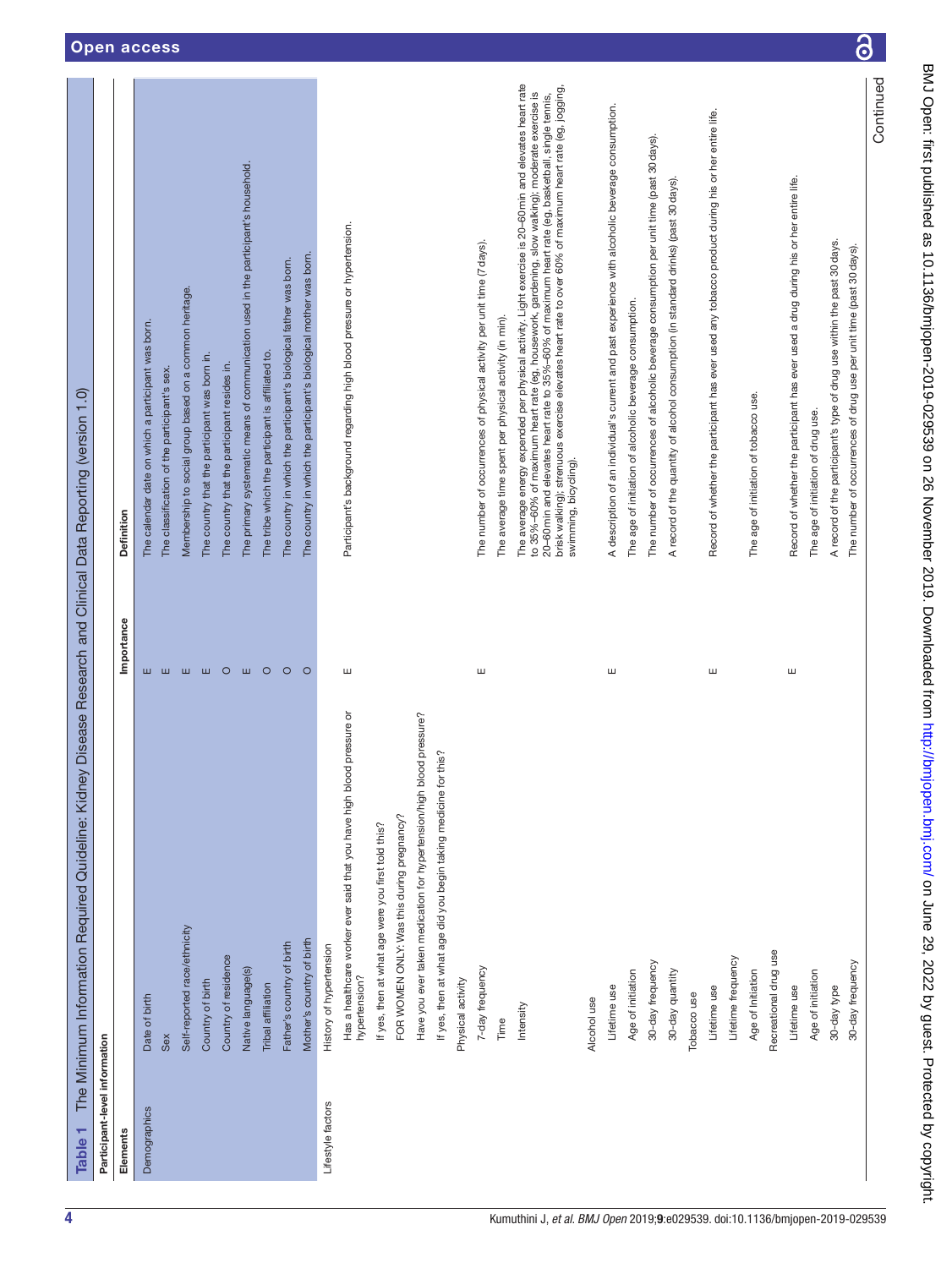| Continued<br>Table <sub>1</sub> |                                                                                                                                                                                  |            |                                                                                                                                                                                   |
|---------------------------------|----------------------------------------------------------------------------------------------------------------------------------------------------------------------------------|------------|-----------------------------------------------------------------------------------------------------------------------------------------------------------------------------------|
| Participant-level information   |                                                                                                                                                                                  |            |                                                                                                                                                                                   |
| Elements                        |                                                                                                                                                                                  | Importance | Definition                                                                                                                                                                        |
| Anthropometrics                 | Average height                                                                                                                                                                   | ш          | The vertical measurement of distance from the sole to the crown of the head with body standing on a<br>flat surface and fully extended (in cm). Averaged over three measurements. |
|                                 | Average weight                                                                                                                                                                   | ш          | The measurement of mass or quantity of heaviness of an individual (in kg). Averaged over three<br>measurements.                                                                   |
|                                 | Waist circumference                                                                                                                                                              | $\circ$    | The abdominal circumference at the navel (in cm).                                                                                                                                 |
|                                 | Head circumference                                                                                                                                                               | $\circ$    | A circumferential measurement of the head at the widest point (in cm).                                                                                                            |
|                                 | Body surface area                                                                                                                                                                | $\circ$    | A measure of the 2-dimensional extent of the body surface (ie, the skin) (in m <sup>2</sup> ).                                                                                    |
|                                 | Prosthesis (if applicable)                                                                                                                                                       | ш          | Location of a device which is an artificial substitute for a missing body part or function.                                                                                       |
| <b>Blood</b> pressure           | Average systolic blood pressure                                                                                                                                                  | Ш          | The average pressure exerted into the systemic arterial circulation during the contraction of the left<br>ventricle of the heart. (in mm Hg).                                     |
|                                 | Average diastolic blood pressure                                                                                                                                                 |            | The average pressure exerted into the systemic arterial circulation during cardiac ventricular relaxation<br>and filling (in mm Hg).                                              |
| Adverse drug reactions          | Medication                                                                                                                                                                       | $\circ$    | The drug product which caused a detrimental or unintended response associated with the use of a<br>medication.                                                                    |
|                                 | Type                                                                                                                                                                             |            | The type of detrimental or unintended response associated with the use of a medication.                                                                                           |
|                                 | Date                                                                                                                                                                             |            | The calendar date on which the ADR occurred.                                                                                                                                      |
| Urine and Serum Test<br>Index   | Urinary albumin                                                                                                                                                                  | ш          | 24 hours measurement of urine concentration of albumin (in mg/L).                                                                                                                 |
|                                 | Urinary creatinine                                                                                                                                                               | ш          | 24 hours measurement of urine concentration of creatinine (in mmol/L).                                                                                                            |
|                                 | Urinary total protein                                                                                                                                                            | ш          | 24 hours measurement of urine concentration of total protein (in mg/L).                                                                                                           |
|                                 | Serum albumin                                                                                                                                                                    | $\circ$    | A quantitative spot-measurement of the amount of albumin present in a sample of serum (in µmol/L).                                                                                |
|                                 | Serum creatinine                                                                                                                                                                 | $\circ$    | A quantitative spot-measurement of the amount of creatinine present in a sample of serum (in $\mu$ mol/L).                                                                        |
|                                 | Serum urea                                                                                                                                                                       | $\circ$    | A quantitative spot-measurement of the amount of creatinine present in a sample of serum. (in µmol/L).                                                                            |
|                                 | Estimated glomerular filtration rate                                                                                                                                             | Ш          | Measurement of the flow rate of filtered fluid through the kidney, calculated using the chronic kidney<br>disease (CKD)-Epidemiology Collaboration (CKD-EPI) equation.            |
| Kidney disease history          | Personal history of kidney failure                                                                                                                                               |            |                                                                                                                                                                                   |
|                                 | person that you had<br>Has a doctor or healthcare worker ever told you that you had kidney failure?<br>How old were you when you were first told by a medical<br>kidney failure? | Ш          | Participant's history of impaired kidney function, including kidney impairment, early-stage and<br>advanced-stage kidney disease.                                                 |
|                                 | If Yes, are one or both working well now?                                                                                                                                        |            |                                                                                                                                                                                   |
|                                 | Are you currently on renal dialysis?                                                                                                                                             |            |                                                                                                                                                                                   |
|                                 | Have you ever had a kidney transplant?                                                                                                                                           |            |                                                                                                                                                                                   |
|                                 | Family history of kidney failure                                                                                                                                                 |            |                                                                                                                                                                                   |
|                                 | Has anyone in your family either had kidney disease or died from it?                                                                                                             | ш          | Participant's background regarding impaired kidney function of blood relatives (persons related by<br>descent).                                                                   |
|                                 | Do you know what type of kidney disease?                                                                                                                                         |            |                                                                                                                                                                                   |
|                                 | If Yes, please specify:                                                                                                                                                          |            |                                                                                                                                                                                   |
|                                 | Consanguinity                                                                                                                                                                    |            |                                                                                                                                                                                   |
|                                 | Any cases of consanguineous mating in the family?                                                                                                                                | $\circ$    | Reproduction between genetically related individuals.                                                                                                                             |
|                                 | 'If Yes, please specify:'                                                                                                                                                        |            |                                                                                                                                                                                   |
|                                 |                                                                                                                                                                                  |            | Continued                                                                                                                                                                         |

ි

BMJ Open: first published as 10.1136/bmjopen-2019-029539 on 26 November 2019. Downloaded from http://bmjopen.bmj.com/ on June 29, 2022 by guest. Protected by copyright. BMJ Open: first published as 10.1136/bmjopen-2019-029539 on 26 November 2019. Downloaded from <http://bmjopen.bmj.com/> on June 29, 2022 by guest. Protected by copyright.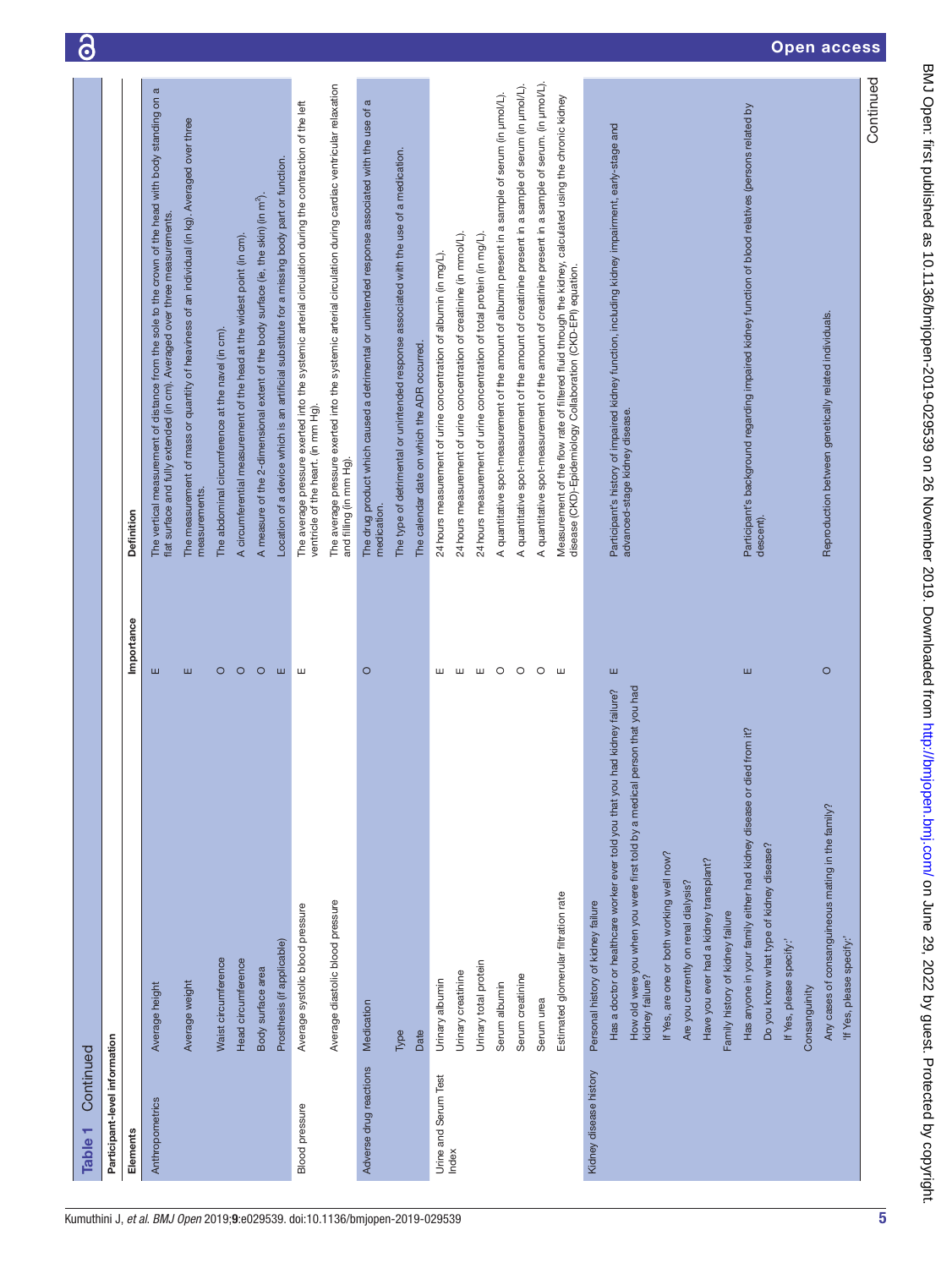| Continued<br>Table <sub>1</sub>       |                                 |            |                                                                                                                                                                                |            |
|---------------------------------------|---------------------------------|------------|--------------------------------------------------------------------------------------------------------------------------------------------------------------------------------|------------|
| Participant-level information         |                                 |            |                                                                                                                                                                                |            |
| Elements                              |                                 | Importance | Definition                                                                                                                                                                     |            |
| Sample-specific                       | Sample identifier               | ш          | Name or other identifier of an entry from a biosample database.                                                                                                                | pen access |
| information                           | Sample's case or control status | $\circ$    | An indication of a subject's status as a case or a control for a given study.                                                                                                  |            |
|                                       | Consent                         | ш          | The planned process that an individual agrees to participate in.                                                                                                               |            |
| Kidney disease-related<br>information | Hospital                        | ш          | The name and address of the institution that provides medical, surgical or psychiatric care and<br>treatment for the sick or the injured                                       |            |
|                                       | Clinical diagnosis              | ш          | The diagnosis made from the study of the signs and symptoms of a disease                                                                                                       |            |
|                                       | Date of diagnosis               | ш          | The calendar date on which a clinical diagnosis is made.                                                                                                                       |            |
|                                       | Instrumentation                 | ш          | Specialised objects, or items of electrical or electronic equipment, employed to perform diagnosis (with<br>versions).                                                         |            |
|                                       | Clinical signs and symptoms     | ш          | The objective evidence of disease perceptible to the examining healthcare worker (sign) and subjective<br>evidence of disease perceived by the patient (symptom).              |            |
|                                       | Congenital conditions           | $\circ$    | The objective evidence of perceptible by the examining healthcare worker of defects that are present<br>at birth.                                                              |            |
|                                       | Histopathology                  | $\circ$    | The visual examination of cells or tissue (or images of them) with an assessment regarding the quality<br>of the cells or tissue.                                              |            |
|                                       | Comorbidities (systemic)        | ш          | The presence of co-existing or additional systemic diseases with reference to an initial diagnosis or<br>with reference to the index condition that is the subject of study.   |            |
|                                       | Comorbidities (pathogenic)      | ш          | The presence of co-existing or additional pathogenic diseases with reference to an initial diagnosis or<br>with reference to the index condition that is the subject of study. |            |
|                                       | Allergies                       | $\circ$    | An immune response or reaction to substances that are usually not harmful.                                                                                                     |            |
| Prescribed medication                 | Medication                      | Щ          | A record of the prescribed drug product currently in use.                                                                                                                      |            |
|                                       | Dosage                          |            | The size or frequency of a dose of a medicine or drug.                                                                                                                         |            |
|                                       | Strength                        |            | The amount of the medicine or drug that provides its particular effect.                                                                                                        |            |
|                                       | Reason                          |            | The cause of the prescription.                                                                                                                                                 |            |
|                                       | Start date                      |            | The calendar date on which treatment was initiated.                                                                                                                            |            |
|                                       | Stop date                       |            | The calendar date on which treatment is to be or was terminated                                                                                                                |            |
| Non-prescribed                        | Medication                      | ш          | A record of the non-prescribed drug product use in the past 2 weeks.                                                                                                           |            |
| medication                            | Dosage                          |            | The size or frequency of a dose of a medicine or drug.                                                                                                                         |            |
|                                       | Reason                          |            | The cause of the prescription.                                                                                                                                                 |            |
|                                       | Start date                      |            | The calendar date on which treatment was initiated.                                                                                                                            |            |
|                                       | Stop date                       |            | The calendar date on which treatment is to be or was terminated.                                                                                                               |            |
| Therapy                               | Therapy                         | ш          | Therapeutic intervention for kidney disease, excluding, drug therapy, diet therapy, radiotherapy and<br>surgery.                                                               |            |
|                                       | 30-day frequency                |            | The number of occurrences of kidney therapy per unit time (30 days).                                                                                                           |            |
|                                       | Start date                      |            | The calendar date on which treatment was initiated.                                                                                                                            |            |
|                                       | End date                        |            | The calendar date on which treatment is to be or was terminated                                                                                                                |            |
|                                       | End date                        |            | The calendar date on which treatment is to be or was terminated.                                                                                                               |            |
| Study-level information               |                                 |            |                                                                                                                                                                                |            |
|                                       |                                 |            | Continued                                                                                                                                                                      | 6          |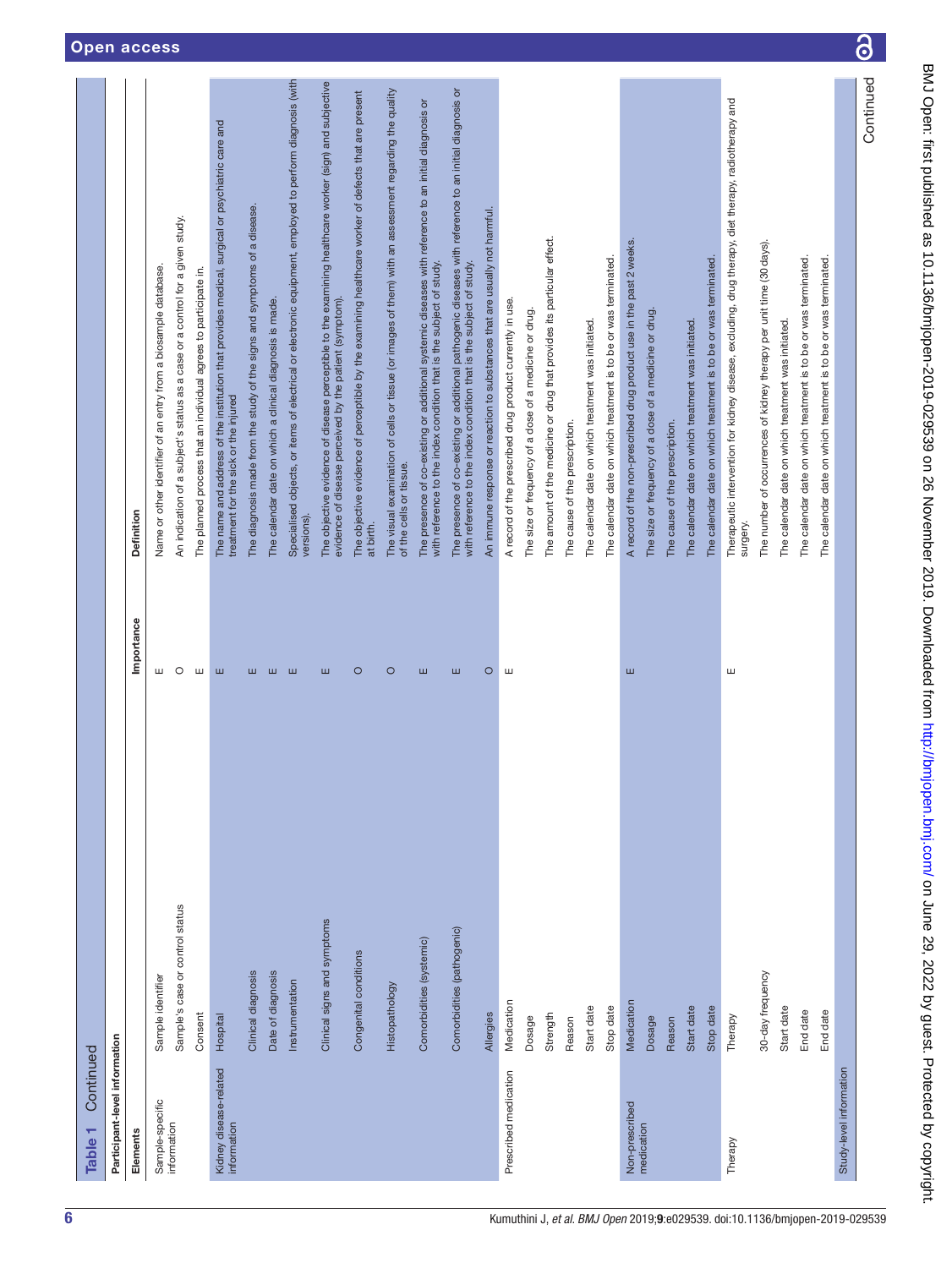| Continued<br>Table <sub>1</sub> |                            |            |                                                                                                                                                                                                                                              |
|---------------------------------|----------------------------|------------|----------------------------------------------------------------------------------------------------------------------------------------------------------------------------------------------------------------------------------------------|
| Participant-level information   |                            |            |                                                                                                                                                                                                                                              |
| Elements                        |                            | Importance | Definition                                                                                                                                                                                                                                   |
| Study-specific                  | Research institute         | ш          | The name of the organisation affiliated with a specific study.                                                                                                                                                                               |
| information                     | Study duration             | $\circ$    | The duration of any specifically defined piece of work that is undertaken or attempted to meet<br>requirements (in years)                                                                                                                    |
|                                 | Study start date           | O          | The calendar date on which the project is initiated.                                                                                                                                                                                         |
|                                 | Study ID                   | ш          | The unique identifier of the project.                                                                                                                                                                                                        |
|                                 | Disease                    | ш          | Clinical entity defined by a set of phenotypic abnormalities resulting from a common physiopathological<br>mechanism with a homogeneous evolution and homogeneous therapeutic possibilities                                                  |
|                                 | Clinical subtype           | O          | The subdivision of a disease, malformation syndrome, morphological anomaly, biological anomaly,<br>clinical syndrome or particular clinical situation in a disease or a syndrome further defined by its<br>particular clinical presentation. |
|                                 | Study design               | ш          | The nature of the investigation or the investigational use for which clinical study is being done.                                                                                                                                           |
|                                 | Study aim                  | ш          | A textual entity describing the study aim.                                                                                                                                                                                                   |
|                                 | Sample size                | ш          | The subset number of a larger population, selected for investigation to draw conclusions or make<br>estimates about the larger population.                                                                                                   |
|                                 | PMID                       | O          | PubMed unique identifier of an article.                                                                                                                                                                                                      |
|                                 | $\overline{Q}$             | $\circ$    | Digital Object Identifier (DOI) of a published article.                                                                                                                                                                                      |
| Experiment-level information    |                            |            |                                                                                                                                                                                                                                              |
| General                         | Biospecimen type           | ш          | The type of a material sample taken from a biological entity for research purposes.                                                                                                                                                          |
|                                 | Sample management protocol | ш          | The specifications employed for the management of samples.                                                                                                                                                                                   |
|                                 | Quality control protocol   | ш          | The specifications employed to ensure a certain level of quality of biospecimens.                                                                                                                                                            |
|                                 | Experimental aim           | Ш          | A textual entity describing the experimental aim.                                                                                                                                                                                            |
|                                 | Experimental protocol      | Ш          | The specifications with respect to the design and implementation of an experiment or set of<br>experiments.                                                                                                                                  |
|                                 | Instrumentation            | ш          | Specialised equipment, tools, appliances and(or) apparatus employed in the experiment(s)                                                                                                                                                     |
|                                 | Data analysis              | ш          | The data transformation techniques used to analyse and interpret the data to gain a better<br>understanding of it.                                                                                                                           |
|                                 | Experimental result        | ш          | The outcome of the experiment or set of experiments.                                                                                                                                                                                         |
|                                 | Output location            | $\circ$    | Full name and location of output (raw or analysed data)                                                                                                                                                                                      |
| E, essential; O, optional.      |                            |            |                                                                                                                                                                                                                                              |
|                                 |                            |            |                                                                                                                                                                                                                                              |

7

6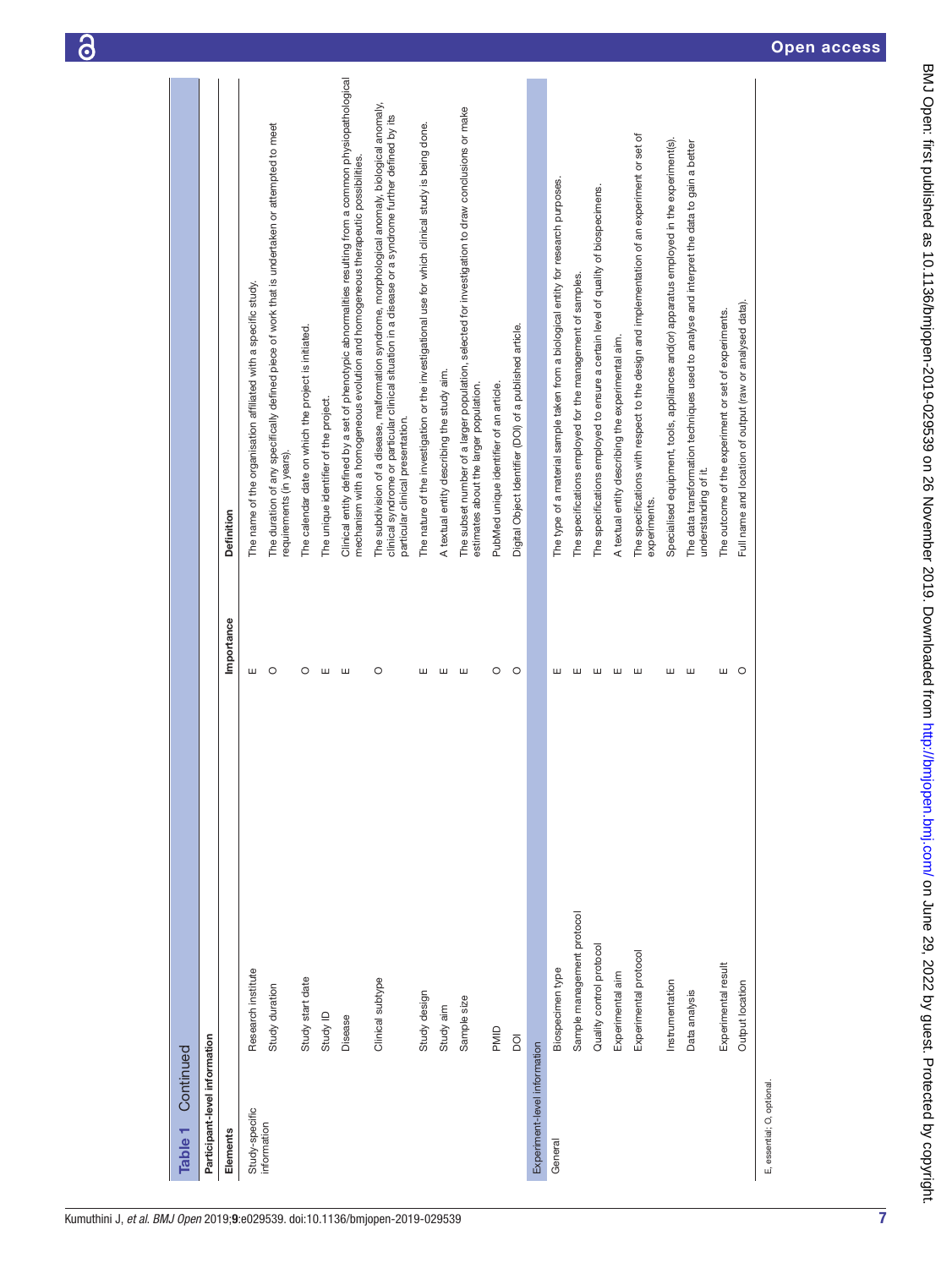experimental aim, and optional elements such as output location which describes where the data will be saved.

The complete reporting guideline can be obtained from both the H3ABioNet website ([www.h3abionet.org/](https://h3abionet.org/data-standards/datastds) [data-standards/datastds\)](https://h3abionet.org/data-standards/datastds) as well as FAIRsharing [\(https://](https://fairsharing.org/bsg-s001385/) [fairsharing.org/bsg-s001385/](https://fairsharing.org/bsg-s001385/)), specifying each element's data type, collection format and (or) accepted values, and related ontologies and standards. Herein, the Ontology ID column contains the most appropriate ontology which the element is mapped to while the Concordant Ontologies and Concordant Standards columns describe ontologies and standards which include similar data elements. These lists are not meant to be comprehensive or exhaustive, but to illustrate the utilisation and overlap with existing resources. A comprehensive guideline explaining how to employ the reporting guideline, along with the associated REDCap XML schema, locally can be found in [online supplementary file 3](https://dx.doi.org/10.1136/bmjopen-2019-029539). In addition, [online supple](https://dx.doi.org/10.1136/bmjopen-2019-029539)[mentary file 4](https://dx.doi.org/10.1136/bmjopen-2019-029539) contains an example entry of the reporting guideline, and [online supplementary file 5](https://dx.doi.org/10.1136/bmjopen-2019-029539) contains an illustration of the REDCap XML schema.

#### **DISCUSSION**

The Minimum Information Required Guideline: Kidney Disease Research and Clinical Data Reporting is a freely accessible, harmonised reporting guideline which can be employed or adapted for kidney disease research and healthcare and categorises information as essential or optional, as well as participant, study and experiment specific. Standardising how this information is captured, deposited, shared and published in a comparable and consistent manner is crucial for researchers to better understand a given study and subsequently interpret the data generated and conclusions made. The primary intent of the reporting guideline is to encourage harmonised data collection when launching new projects within the kidney disease research field. Ultimately, this will enhance the overall research community's capacity for conducting high-quality, interoperable and reusable research, adding long-term value to the collected clinical data and generated research data and encouraging more collaborative efforts worldwide. Similarly, the reporting guideline can also be employed retrospectively for data abstraction from existing or ongoing studies when reporting to a larger database, enabling the previously mentioned efforts.

Although certain elements within the standard can be incorporated into a case report form, the reporting guideline contains elements that need to be completed specifically by healthcare or research professionals, therefore the reporting standard is designed for use by research clinicians and healthcare workers, researchers, data managers and bioinformaticians involved in kidney disease research. The reporting guideline was not developed to replace the case report form but rather to provide a set of data reporting rules for researchers to adhere too. Defining the information as essential or optional permits the reporting guideline to be adaptable for both acquired and inherited kidney

disease research, therefore elements such as congenital conditions and histopathology are defined as optional. The reporting standard goes beyond listing 'minimum required' data elements and aims to provide a comprehensive data dictionary, with standardised response options, which can be adapted for broad use. Therefore, employing the reporting standard allows comprehensive characterisation of research studies being conducted in the kidney disease research field, as well as the experiments and participants within these studies, supporting integrative analysis and improved biological interpretation.

The reporting standard is also accompanied by an associated REDCap XML schema. This was done to enable user friendliness and broad adoption of the standard as a data capturing and governance tool, allowing accurate and seamless duplication and reuse[.25](#page-8-20) XML has been used extensively for describing data in many applications for storage or transport. $^{25}$  The language, by its design, allows for extensibility and self-description. Its openly documented standards, wide adoption and support in many applications and existing tools make it a good first choice for describing scientific data that is exchanged between healthcare systems.<sup>25</sup> It has previously been used in health reporting for such purposes.<sup>26 27</sup> Currently, ontologies cannot be intrinsically linked to the guideline elements within the REDCap XML. In the future, we aim to provide base XML schemas which are adaptable for broad implementation on various data capturing platforms. This will allow us to link the guideline elements to the mapped ontologies. Ultimately, the ontologies serve to promote FAIR reporting by adding an underlying layer of metadata and understanding to the overall dataset.

Broad adoption of the developed reporting standard has the potential to significantly reduce data and reporting inconsistency and redundancy across systems, promoting collaboration and(or) interoperability between projects.<sup>28</sup> <sup>29</sup> Promoting such large-scale use could allow for improved data mapping in clinical regis-tries, improving data quality and interoperability.<sup>[30](#page-8-23)</sup> As previously exhibited in oncology research, broad adoption of a reporting standard can maximise the value and impact of research studies as well as the associated research data.<sup>31</sup> This is because research redundancy is reduced, and interpretable research outputs and comprehensive datasets are produced. $31$  A given standard may be more widely adopted if advocated by databases, funding bodies and scientific journals, geared towards kidney disease research, specifically.

The Minimum Information Required Guideline: Kidney Disease Research and Clinical Data Reporting aims to promote FAIR reporting and will therefore be added to the FAIRsharing database, as this allows for continuous record maintenance and improvement, providing a point of contact for the standard, as well as related support material (<https://doi.org/10.25504/FAIRsharing.fCAD2Z>)[.15](#page-8-11) Bearing in mind the diverse target group the reporting standard aims to accommodate, various methods of implementation will be investigated to provide comprehensive